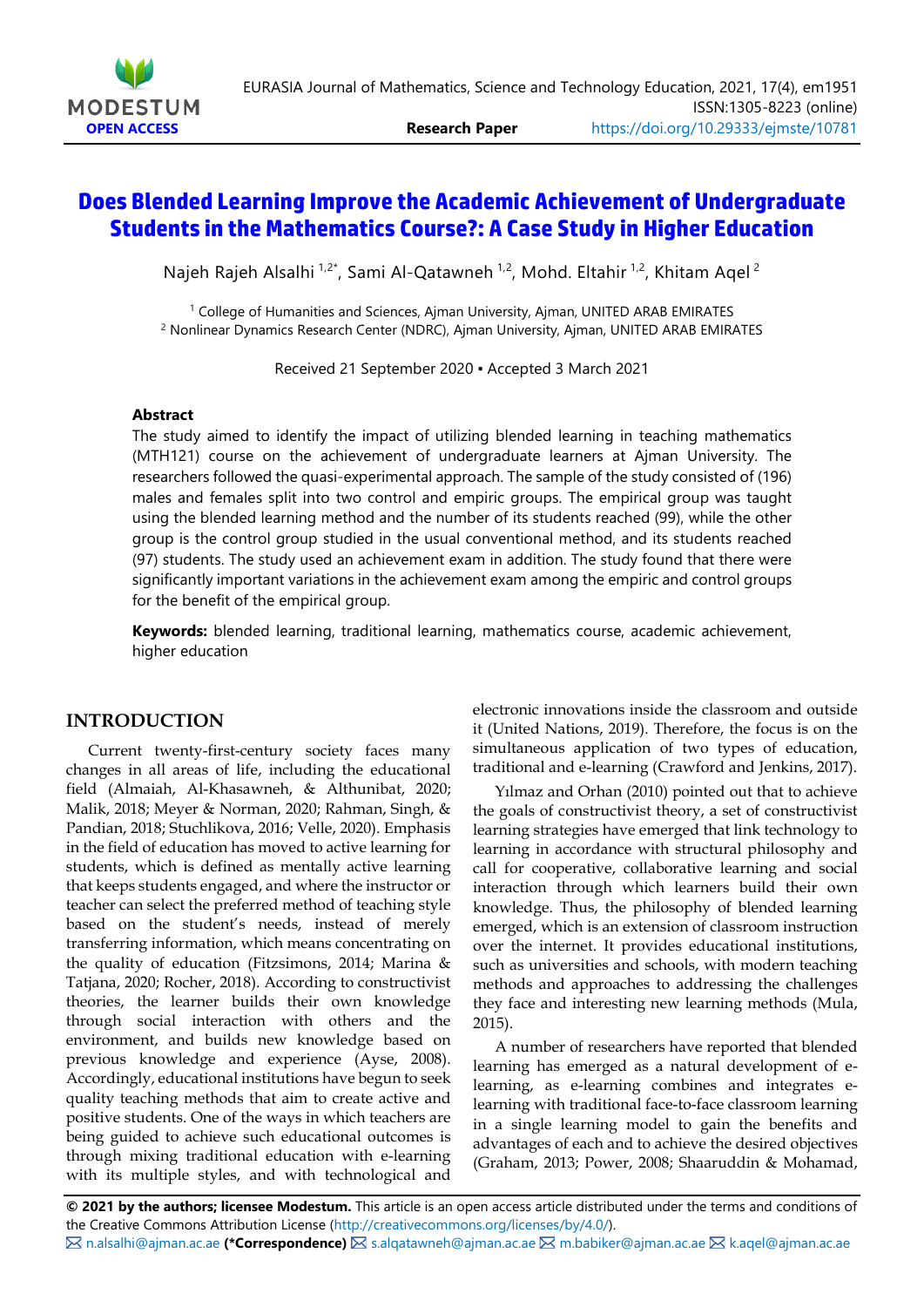## **Contribution to the literature**

- This study investigates the impact of using blended learning in the teaching of a mathematics course on students' achievement at Ajman University, as an example of higher education institutions.
- The current study is in line with the directives of higher education institutions all over the world to improve the methods and techniques of university teaching in line with the requirements of the twentyfirst century.
- This study also provides a modest addition to the literature about education in methods of teaching Mathematics courses, and will encourage faculty members to employ blended learning during the teaching process.

2017; Ustun & Tracey, 2020; Wang, 2010). In reality, elearning or traditional education does not imply an either/or situation, where the adoption of one necessitates the complete cancellation of the other; it is a combination of both (Alzahrani & Toole, 2017; Elfaki, Abdulraheem, & Abdulrahim, 2019; Graham, 2013; Moskal, Dziuban, & Hartman, 2012; Sicilia, 2018; Wright, 2017). For example, blended learning is described as one of the forms of e-learning in which e-learning is 'blended' with conventional education in one system (Sarıtepeci & Çakır, 2015; Shang, & Liu, 2018). In blended learning, e-learning tools, whether computer-based or network-based, are used for lessons, lectures, and training sessions, which are often conducted in realworld classrooms with the ability to connect to one another (Adiguzel, Kamit, & Ertas, 2020; Yeou, 2016). Bervell, Nyagorme, and Arkorful (2020), pointed out that the Learning Management System (LMS) is one of the technologies that made blended learning possible in distance learning. Trapp (2006) and Velerie (2005) have described blended learning as the broad integration of electronic teaching media with traditional methods of teaching. Francis and Shannon (2013) highlighted the significance of blended learning, which integrates the benefits of conventional teacher-led learning and the advantages of information technology (IT), for the development of educational programs that include the content of the prepared scientific subject, web-based instruction, workshops, conferences, and live sessions with teachers on the web. According to Huang (2002), a number of educators and experts believe that blended education may encounter resistance that hinders its success if it violates the course of the educational process. The teacher and the learner represent the basic components, in addition to the educational curriculum (Devlin & Samarawickrema, 2010). Thus, in order for success to be achieved, the teacher must be able to use modern education techniques, and students must be skilled in the use of computers, the internet, and e-mail which help transfer this education to classrooms (Bunatovich & Khidayevich, 2020). According to Sahni (2019) and Alammary, Sheard and Carbone (2014), blended learning may be one of the most effective new approaches for university education to familiarize the learner with continuous learning, enabling the learner to educate themselves and enrich their information. This is

the case because the goal of university education is to develop critical and creative thinking skills, and to provide students with methods of generating knowledge, and to enable them to continue their learning in the future (Oweis, 2018; Tongchai, 2016). Furthermore, ElSayary (2021), in the study Using a Reflective Practice Model to Teach STEM Education in a Blended Learning Environment, illustrated that teachers' perceptions and practices about learning and skills needed in the future will be different from the pre-COVID-19 era.

Eduviews (2009) and Tucker (2012) pointed out that blended learning can be implemented in the education sector using a diverse range of models. Figure 1 summarizes these models. In educational institutions in the United Arab Emirates, e-learning has been introduced to education in universities through the computerization of education (Abouchedid & Eid, 2004; Snoussi, 2019; Vrazalic, MacGregor, Behl, & Fitzgerald, 2009). This has been done via the introduction of elements of development based on modern technological methods in the educational system, as well as electronic networks, and the preparation of classrooms and virtual laboratories, in order to integrate these programs with the traditional system to improve learning outcomes (Kemp, 2013). Therefore, blended learning has been incorporated into the classroom, making the process of education and the achievement of educational goals easier for both teachers and students in Emirate Universities. Through the availability of these capabilities and services in universities, Each faculty member can use them with their students. This introduction of the potential for extensive application of blended learning raises the need for research into its effectiveness in this specific context. It is this consideration to which the current study responds.

Numerous studies (discussed and referenced later in this and subsequent paragraphs) have highlighted the significance of blended learning in the education sector. The findings of these studies have shown the effectiveness of blended learning, which has culminated in many educational benefits in the fields of academic, mental, psychomotor, and emotional skills. In addition, the findings of these studies have also shown that enhanced blended learning is increasingly developing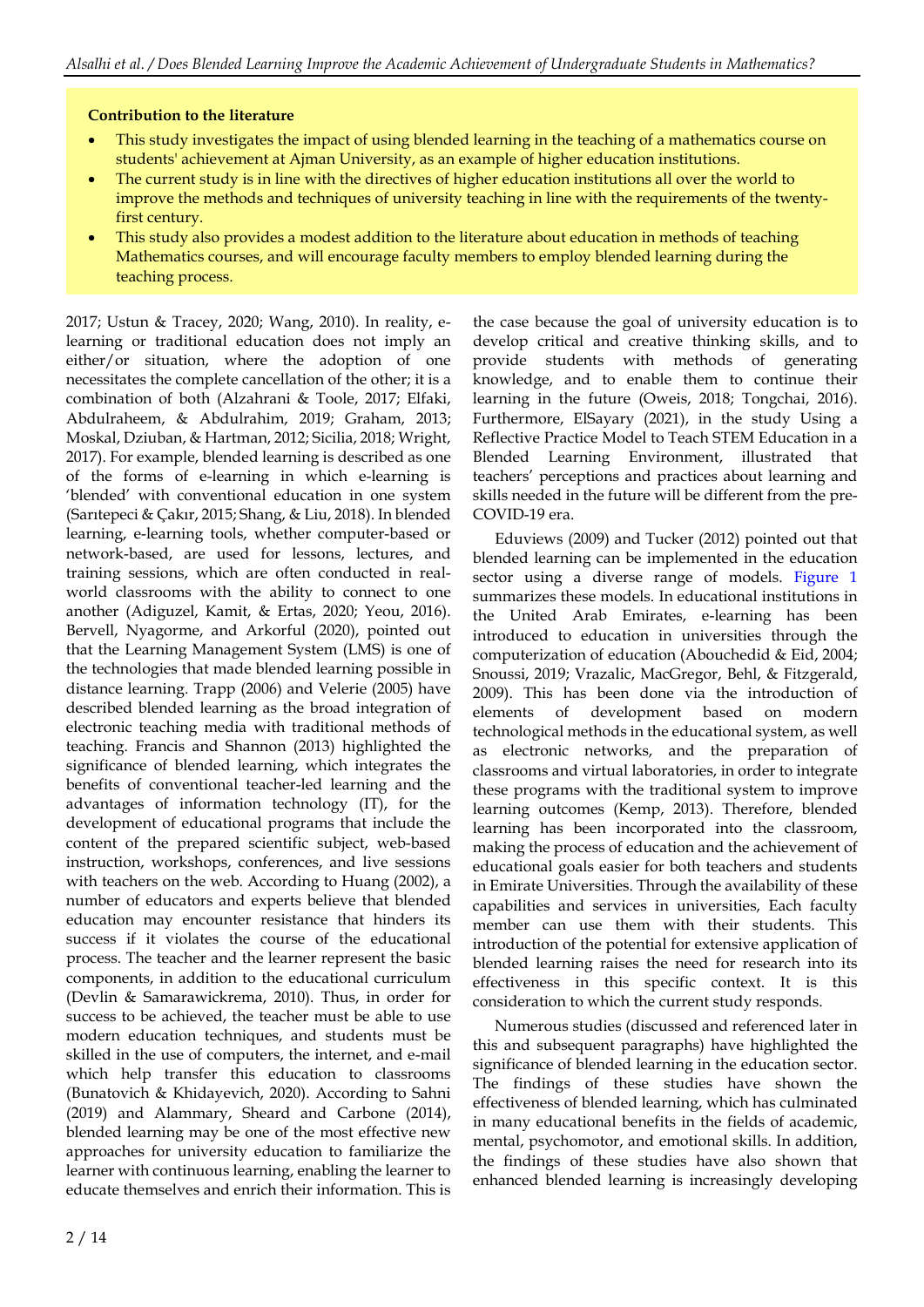

Figure 1. Blended learning models (Eduviews, 2009; Tucker, 2012)

and improving pedagogy and producing fundamental paradigm shifts, but teachers' competencies in blended learning remain uncertain (Alammary, Sheard & Carbone, 2014; Ameloot & Schellens, 2018; Dziuban et al., 2018; Eryilmaz, 2015; Fazal & Bryant, 2019; Graham, 2013; Kintu et al., 2017; Mondal, Majumder, & Mandal, 2019; Sahni, 2019).

Several studies have highlighted the significance of blended learning in improving academic achievement, increasing motivation, and developing positive attitudes for learning mathematics (Al-Madani, 2015; Ameloot & Schellens, 2018; Awodeyi, Akpan, & Udo, 2014; Ceylan & Kesici, 2017; Fazal & Bryant, 2019; Kazu & Demirkol, 2014; Lin, Tseng, & Chiang, 2017; Manguire, 2005; Naidoo, Naidoo, & Ramdass, 2017; Pechenkina, Scardamaglia, & Gregory, 2018; Seage & Türegün, 2020; Yılmaz & Orhan, 2010). The results of these studies have revealed the role and significance of blended learning in improving students' achievement, increasing their motivation, and also developing their positive attitudes toward learning mathematics. They have also confirmed the acceptance of blended learning in universities and schools, as a result of its perceptions as an effective approach for their learning.

On the other hand, however, there are some studies that found that post-test scores did not show a significant difference between the experimental group and the control group, which indicates that blended learning did not show much effectiveness over traditional teaching methods (Klimova, 2017; Yusoff, Yusoff, & Md Noh, 2017). In addition, the results of the study conducted by Kwak, Menezes, and Sherwood (2015) revealed that blended learning has no effect on student achievement if learning is non-cumulative, and only affects the performance on assessments associated with the blended learning materials.

## **Research Purpose**

Technology has become one of the vital educational methods associated with the learning and instruction processes, educational curricula, and assessments of the educational system. Thus, the current study seeks to examine the effectiveness of using blended learning in a mathematics course (MTH121), in terms of the achievement of undergraduate learners at an engineering college at Ajman University.

### **Research Questions**

The questions guiding this study were formulated as follows:

- 1. Is there a significant difference between the control group and experimental group students' mean scores on the post-test focusing on the mathematics course topics that they learned?
- 2. Does the academic achievement of experimental group students vary by gender, students' academic evaluation (GPA), and computer skills?

## **SIGNIFICANCE OF THE STUDY**

- 1- The study responds to calls for research on teaching methods and strategies focused on constructivist theories, especially in mathematics and science.
- 2- This study is in line with the directives of the UAE Ministry of Higher Education to upgrade university teaching methods and techniques in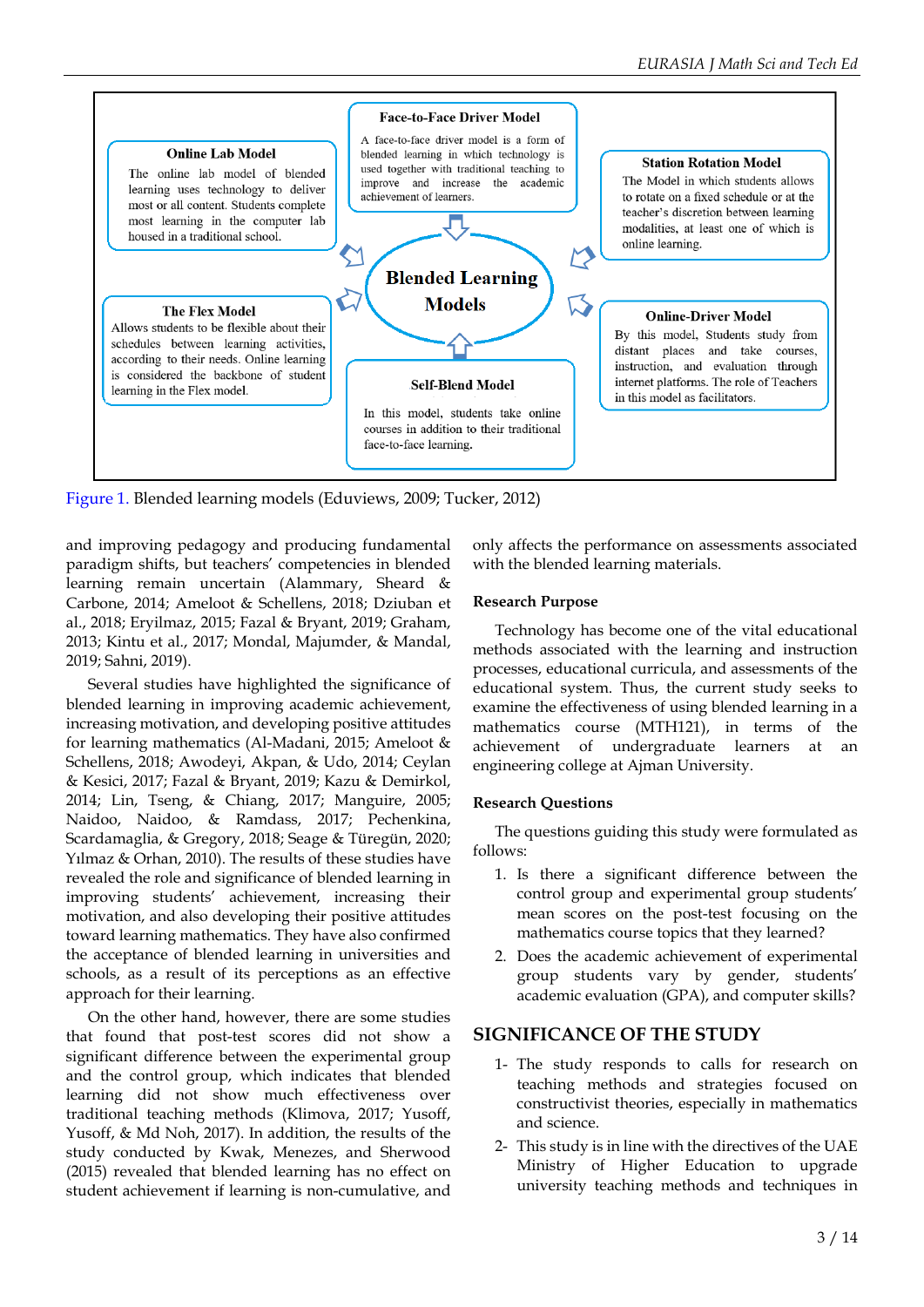

Figure 2. Participants of the study



Figure 3. Demographics of the participants of the experimental group

line with the requirements of the twenty-first century.

**METHODOLOGY**

### **Participants**

Participants in this study were 196 undergraduate students of an engineering college at Ajman University, enrolled in a mathematics course (MTH121), which is a mandatory course for all students of the Engineering and Information Technology College at Ajman University. They were split into an experimental group of 99 students and a control group of 97 students (see Figures

### **Study Approach**

experimental group.

Due to its appropriateness for the study's objectives, a quasi-experimental approach was applied. In the current study, the researchers used two groups of students: an experimental group (n = 99) and a control group ( $n = 97$ ). The topics of the mathematics course (Course Code: MTH121) were taught to the students in the control group using conventional teaching, while in the experimental group the students were taught the same topics of the mathematics course by using blended

2). Figure 3 illustrates the demographics of the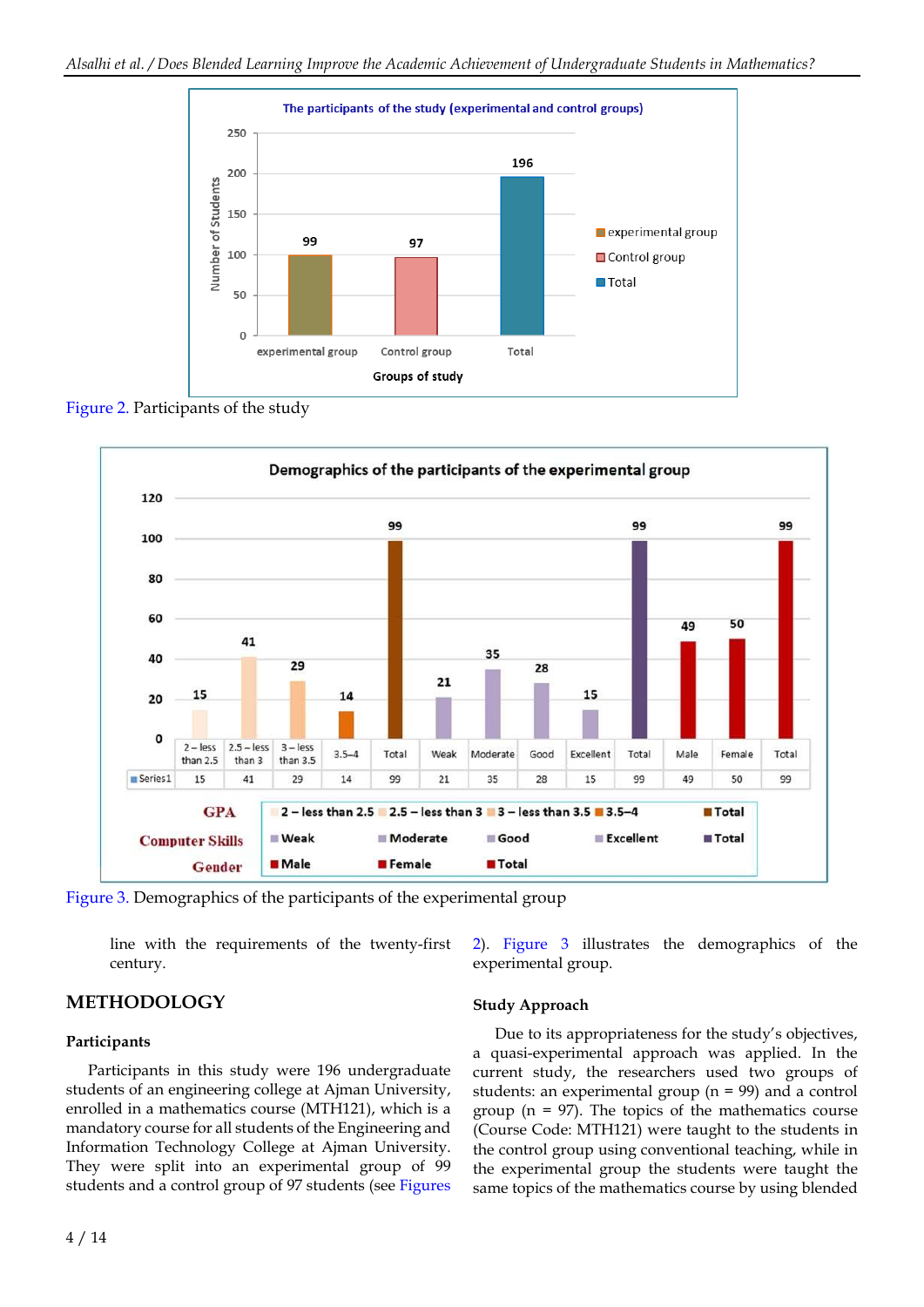| Table 1. The learning topics of mathematics course (MTH121)                |      |  |
|----------------------------------------------------------------------------|------|--|
| Mathematics (MTH12) Topics                                                 | Week |  |
| Limits of functions, theorems about limits.                                |      |  |
| Evaluation of limit at a point and infinity, continuity.                   |      |  |
| Derivatives of algebraic and trigonometric functions.                      | 3,4  |  |
| Maxima and minima, engineering applications of derivatives.                | 5,6  |  |
| The definite and indefinite integrals and their applications.              | 7,8  |  |
| Integration by parts, integration using powers of trigonometric functions. | 10   |  |
| Integration using trigonometric substitution.                              | 11   |  |
| Integration by partial fractions.                                          | 12   |  |
| Integration of improper integrals.                                         | 13   |  |
| Transcendental functions.                                                  | 14   |  |
| Total                                                                      | 14   |  |

| Topics                                                          | No. of<br>lectures | Relative<br>weight of<br>topics | Lower<br>thinking<br>questions questions | Higher<br>thinking | Total<br>questions |
|-----------------------------------------------------------------|--------------------|---------------------------------|------------------------------------------|--------------------|--------------------|
| Functions limits, theorems about limits.                        | 3                  | 0.094                           |                                          |                    |                    |
| Evaluation of limit at a point and infinity, continuity.        | З                  | 0.094                           |                                          |                    |                    |
| Derivatives of algebraic and trigonometric functions.           | 6                  | 0.188                           |                                          |                    |                    |
| Maxima and minima, engineering applications of derivatives.     | 3                  | 0.094                           |                                          |                    |                    |
| The definite and indefinite integrals and their applications.   | 3                  | 0.094                           |                                          |                    |                    |
| Integration by parts, integration using powers of trigonometric | 3                  | 0.094                           |                                          |                    |                    |
| functions.                                                      |                    |                                 |                                          |                    |                    |
| Integration using trigonometric substitution.                   | 3                  | 0.094                           |                                          |                    |                    |
| Integration by partial fractions.                               | 3                  | 0.094                           |                                          |                    |                    |
| Integration of improper integrals.                              | 3                  | 0.094                           |                                          |                    |                    |
| Transcendental functions.                                       | ົ                  | 0.063                           |                                          | $\Omega$           |                    |
| Total                                                           | 32                 | 1.000                           | 12                                       | 8                  | 20                 |

learning. During the first term of the 2019/2020 scholastic year, the two groups studied the same topics through 14 weeks. The teaching topics are shown in Table 1.

### **Instrumentation**

The investigators analyzed prior literature and studies pertaining to the study, such as the studies of Fazal and Bryant (2019) and Manguire (2005). Therefore, this study's data depends mainly on the post-test achievement examination, which is detailed in the following section.

### *Achievement test design*

The researchers formulated the achievement exam to explore the effect of blended learning on student achievement in the mathematics course (MTH121). The exam was designed in line with Bloom's cognitive domain taxonomy (Birlik, 2015; Brady, 2005; Hyder & Bhamani, 2016). Furthermore, a specification table for this examination was designed (see Table 2). The examination consisted, in its finished product, of 20 multiple-choice questions. The question element earned one mark for a correct response and zero for a wrong response. The highest possible test score was 20, and the test duration was 60 minutes.

## *Validity and reliability of the achievement test*

The achievement examination was verified by presenting it, in its original form, as a valid virtual examination method, to members of the teaching staff at universities whose doctoral and master's degree holders have specializations in curricula and teaching methods. In response to suggestions, some questions were removed, and others introduced, as recommended, producing a valid examination. In addition, the testretest method was applied to check the reliability of the achievement examination. The value of the Pearson's correlation coefficient was 0.801, which is considered sufficient for this study's purpose.

## *Equivalence of experimental and control groups (Pretest)*

To check the equivalence of participants between the students of the two groups studied, the researchers used a T-test to compare the results of the pre-test of the topics of the mathematics course (MTH121), before implementing the blended learning, as seen in Tables 3 and 4.

As presented in Table 4, given that the p (0.063) extracted is greater than 0.05, the test is not significant at a scale of 0.05. This proves that there is no significant variation between the two study groups. Moreover,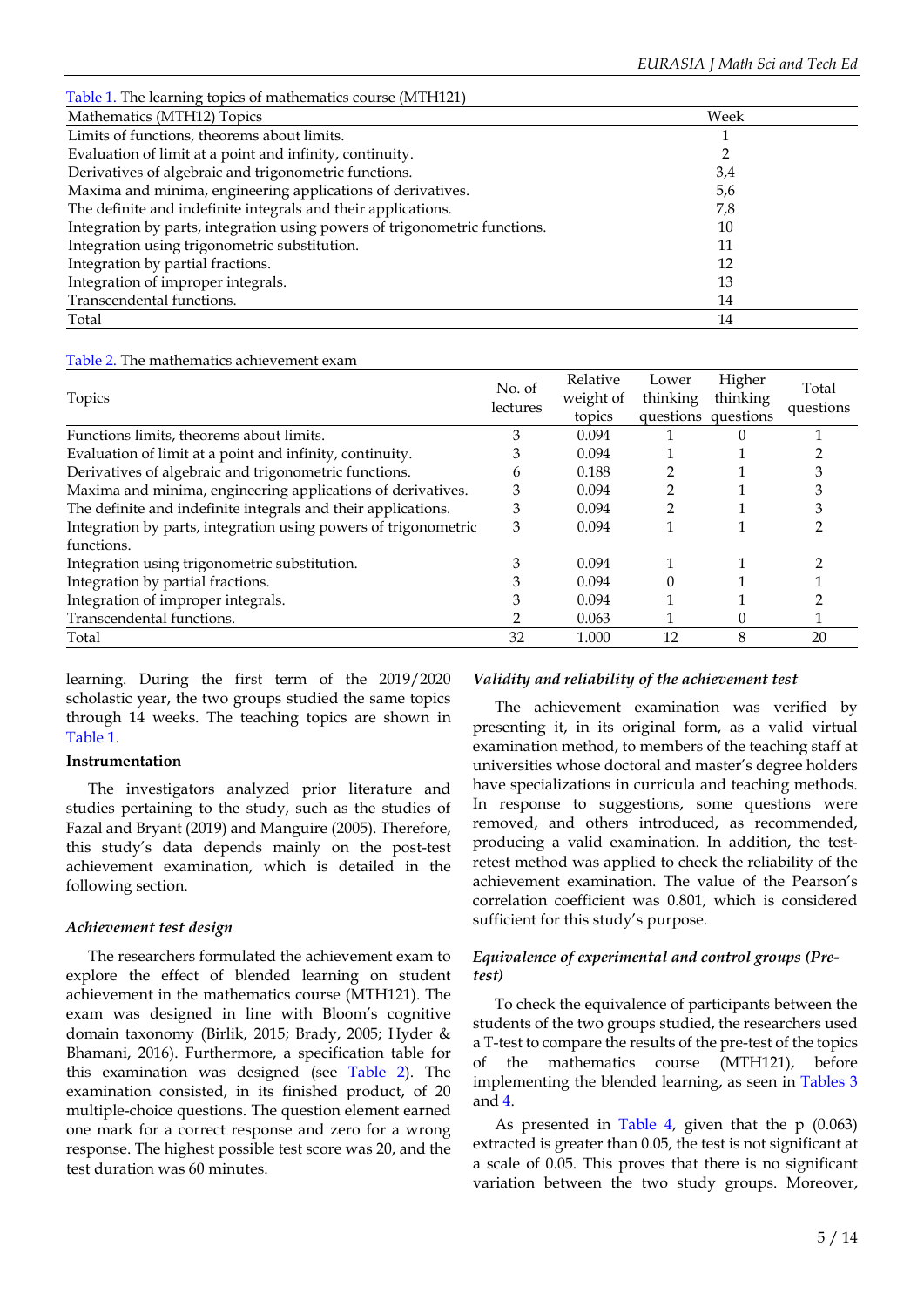| Table 3. Means and standard deviations of pre-test scores for two groups |               |       |                    |  |  |  |  |
|--------------------------------------------------------------------------|---------------|-------|--------------------|--|--|--|--|
| Group                                                                    |               | Mean  | Std deviation (SD) |  |  |  |  |
| Pre-test experimental                                                    | <sub>QC</sub> | 12.61 | 1.749              |  |  |  |  |
| Pre-test control                                                         | 97            | 12.20 | 1.288              |  |  |  |  |

Table 4. T-test of pre-test results of the two study groups

|                             | Levene's Test |      |       |         | T-test                  |                 |
|-----------------------------|---------------|------|-------|---------|-------------------------|-----------------|
|                             |               | Sig. |       | αı      | $Si\sigma$ . (2-tailed) | Mean Difference |
| Equal variances assumed     | 2.543         |      | 1.867 | 194     | 0.063                   | 0.4102          |
| Equal variances not assumed |               |      | 1.872 | 180.190 | 0.063                   | 0.4102          |



Figure 4. Homepage of Ajman University's Learning Management System website

Table 3 shows that the mean of the two groups is nearly the same value (experimental =  $12.61$ ; control =  $12.20$ ). This indicates that the experimental group and the control group were sufficiently similar before the implementation of the quasi-experimental method to ensure reliable comparison.

## **Preparing the Educational Mathematics Course Material**

The authors organized learning activities and PPT presentations for the teaching of the mathematics (MTH121) course using blended learning. In addition, related multimedia, tasks, and pop quizzes were available on the course's digital platform, Model of Learning, to which members of the experimental group were given access. The researchers taught the experimental group students how to access and use the educational materials in the Model of Learning system. All experiment group students could log in to the Model of Learning system by supplying the required details (account and passwords) (see Figure 4). The same topics

were taught to the control group using conventional learning.

The screen for the digital platform for the blended delivery of the mathematics course can be seen in Figure 5. For example, it provides explanations of the topic limits of functions, theorems about limits, and resources related to this topic of the mathematics course. Experimental group students were very engaged, showed increased motivation, and critical video reviews were submitted.

## **Delimitations of the Study**

The delimitations for this study included Ajman University - main campus, Ajman, UAE, as a location limit, the first term of the academic year 2019/2020 as a time limit, and the students of the Engineering College at Ajman University as a human limit.

## **Statistical Processing Methods**

The investigators used the SPSS software program to analyze the study data. First, a descriptive analysis was carried out, involving calculations such as frequency,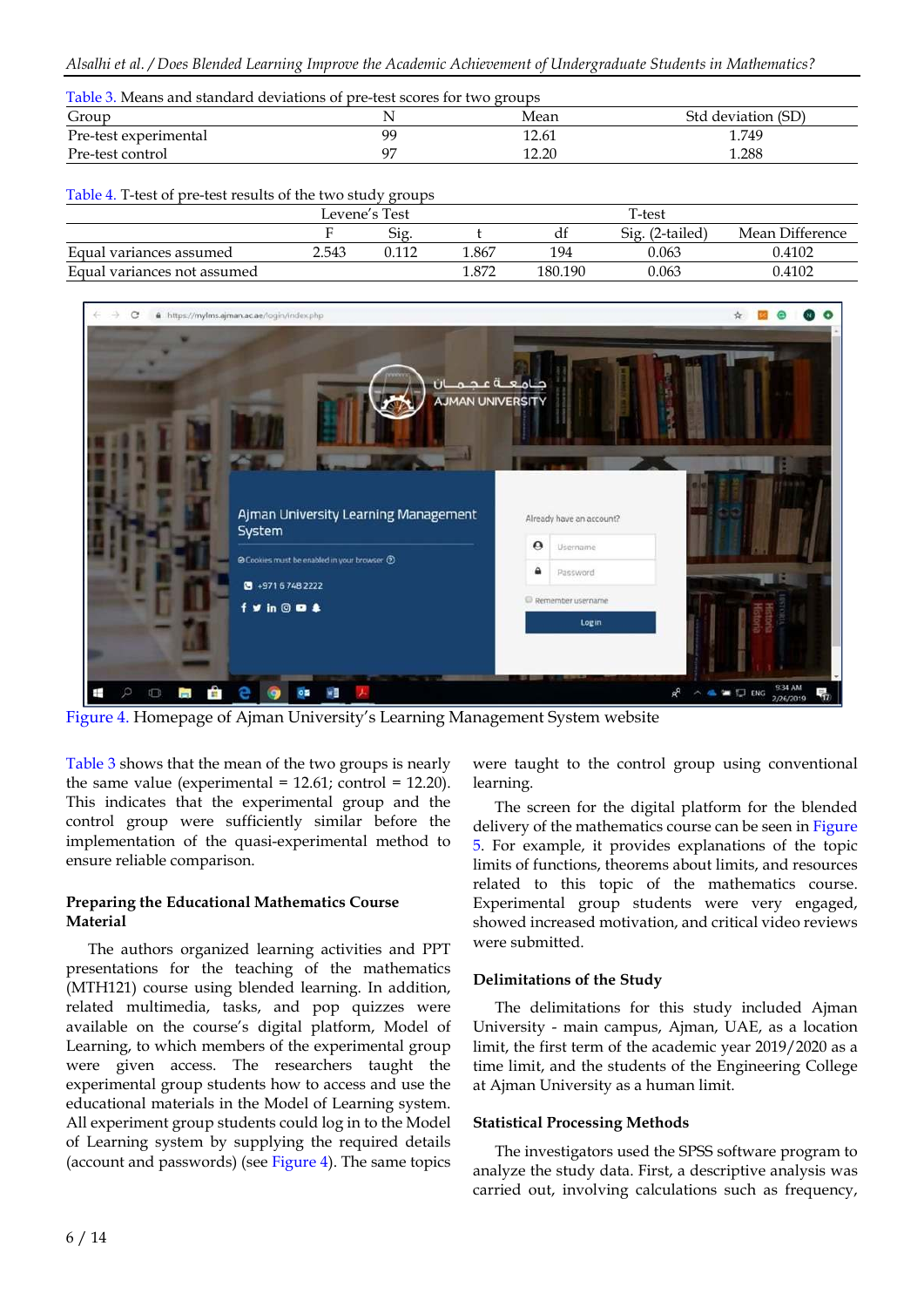

Figure 5. Course screen

#### Table 5. Means and SD of post-test results

| Group<br>the contract of the contract of the contract of |    | Mean  | ⊃ட   |  |
|----------------------------------------------------------|----|-------|------|--|
| Post-test experimental                                   | QQ | 16.87 | 2.10 |  |
| Post-test control                                        | റ⊤ | 12.74 | 1.89 |  |

Table 6. The independent sample T-test of post-test data

|                             |       | Levene's Test |        |        |                 |                 |
|-----------------------------|-------|---------------|--------|--------|-----------------|-----------------|
|                             |       | Sig.          |        | df     | Sig. (2-tailed) | Mean Difference |
| Equal variances assumed     | 3.334 | 0.069         | 16.042 | 244    | 0.000           | 4.1272          |
| Equal variances not assumed |       |               | 15.726 | 195629 | 0.000           | 1.1272          |

average, and standard deviation (SD), including independent sample test (T-test). In addition, one-way ANOVA and Scheffe tests were also carried out.

## **FINDINGS**

### **Study Findings Regarding RQ1**

RQ1 was "Is there a significant difference between the control group and experimental group students' mean scores on the post-test focusing on the mathematics course topics that they learned?" The variance between the experimental and control groups was calculated. In addition, a T-test was used for two independent samples, as presented in Tables 5 and 6.

As seen in Table 5, the results indicate that the students who used blended learning demonstrated a better achievement on the post-test of the topics of the mathematics course. The experimental group grades were higher ( $M = 16.87$ ,  $SD = 2.10$ ) than those of the control group ( $M = 12.74$ , SD = 1.89).

As shown in Table 6, given that the p-value (0.000) is lower than 0.05, this confirms that there are important variations at the level of significance of 0.05, which indicates that there is significant variance between the two groups of participants, in favor of the students of the experimental group. This indicates the positive impact of blended learning.

#### **Study Findings Regarding RQ2**

RQ2 was "Does the academic achievement of experimental group students vary by gender, students' academic evaluation (GPA), and computer skills?" To answer this question, average scores and standard deviations were computed, T-test and one-way ANOVA tests were used, and Scheffe tests were carried out to determine the significance of average differences.

## **Gender Variable**

T-test was used to assess the significance of the differences among the mean scores of experimental group students according to gender, as indicated in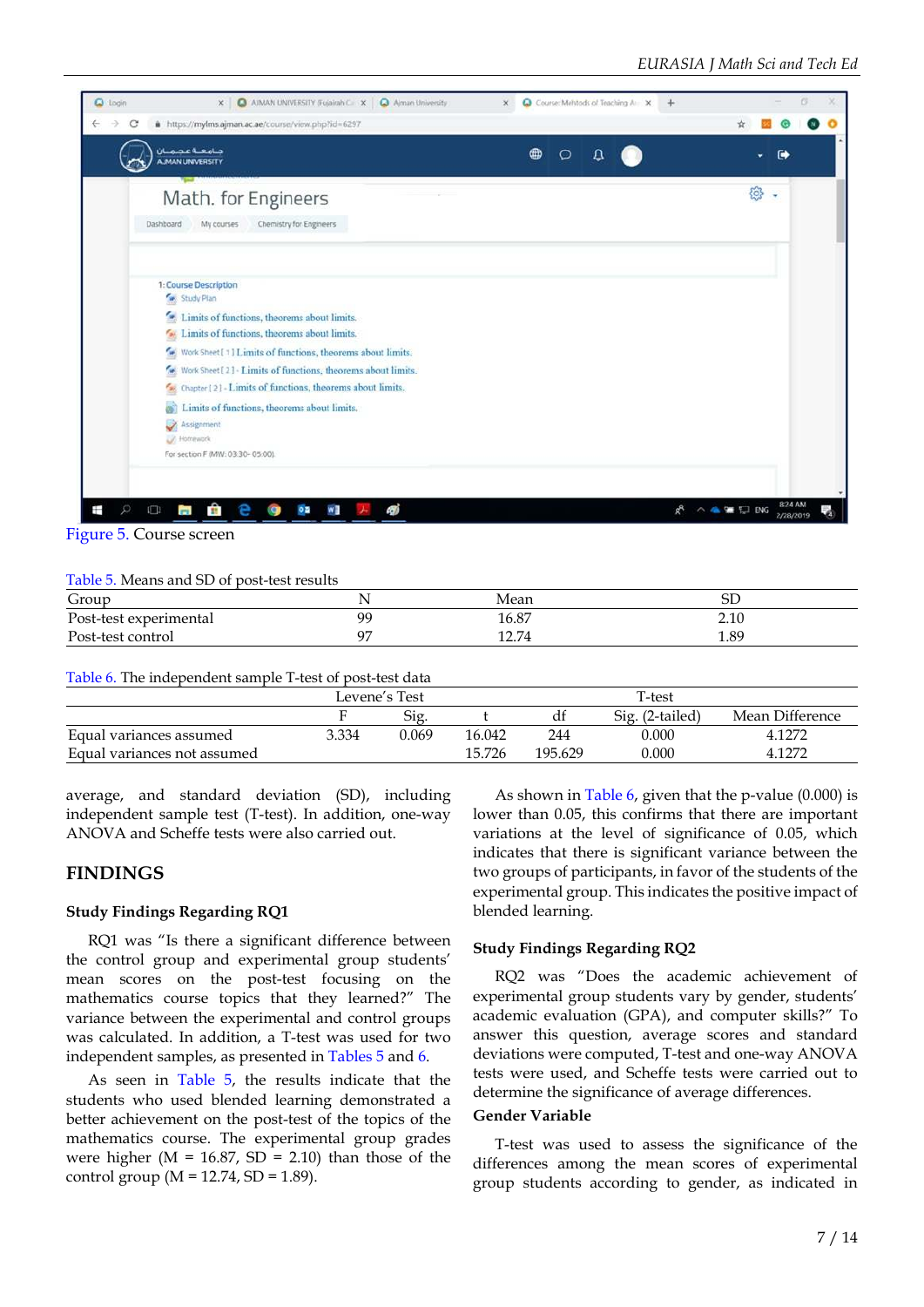| Table 7. Means and standard deviations: gender |    |       |      |                |          |               |  |
|------------------------------------------------|----|-------|------|----------------|----------|---------------|--|
| Gender                                         |    | Mean  | SD   | αr             | T. Value | Sig. (tailed) |  |
| Female                                         | 50 | 16.88 | 2.03 | Q <sub>7</sub> |          |               |  |
| Male                                           | 49 | 16.86 | າ າາ | 95.927         | 0.054    | 0.957         |  |

### Table 8. ANOVA test: student academic evaluation GPA

|              |                | Sum of squares | dt | Mean square |       | Sig. (tailed) |
|--------------|----------------|----------------|----|-------------|-------|---------------|
| GPA variable | Between groups | 101.725        |    | 33.908      |       |               |
|              | Within groups  | 333.568        | 95 | 3.511       | 9.657 | 0.000         |
|              | Total          | 435.293        | 98 |             |       |               |

### Table 9. Scheffe test: academic evaluation (GPA)

| (I) GPA           | (J) GPA              | Mean Difference (I-J) | Std. Error | Sig. |
|-------------------|----------------------|-----------------------|------------|------|
| 2-less than 2.5   | 2.5-less than $3$    | $-2.037 -$ *          | .565       | .007 |
|                   | 3-less than 3.5      | $-1.315$              | .596       | .189 |
|                   | $3.5 - 4$            | $-3.581 -$ *          | .696       | .000 |
| 2.5-less than $3$ | 2-less than $2.5$    | $2.037*$              | .565       | .007 |
|                   | $3$ -less than $3.5$ | .722                  | .455       | .474 |
|                   | $3.5 - 4$            | $-1.544$              | .580       | .076 |
| 3-less than 3.5   | 2-less than $2.5$    | 1.315                 | .596       | .189 |
|                   | 2.5-less than $3$    | $-722$                | .455       | .474 |
|                   | $3.5 - 4$            | $-2.266 -$ *          | .610       | .005 |
| $3.5 - 4$         | 2-less than 2.5      | $3.581*$              | .696       | .000 |
|                   | 2.5-less than $3$    | 1.544                 | .580       | .076 |
|                   | 3-less than 3.5      | $2.266*$              | .610       | .005 |

\*. The mean difference is significant at the 0.05 level

### Table 10. One-way ANOVA test: computer skills

|                 |                | Sum of squares | đf | Mean square |       | Sig. (tailed) |
|-----------------|----------------|----------------|----|-------------|-------|---------------|
| Computer skills | Between groups | 68.310         |    | 22.770      |       |               |
| variable        | Within groups  | 366.983        | 95 | 3.863       | 5.894 | 0.001         |
|                 | Total          | 435.293        | 98 |             |       |               |

Table 7. The findings illustrate that the observed p (0. 957) is greater than 0.05. Thus, the test is not significant at a level of significance of 0.05, suggesting that there is no significant difference between the mean values for males and females in the experimental group.

## **Academic Evaluation (GPA) Variable**

The findings of the one-way ANOVA test of students' performance according to academic evaluation (GPA) are shown in Table 8. As presented in Table 8, the findings illustrate that there are statistically significant differences in the academic achievement of experimental group students according to the variable of academic evaluation (GPA), given that p is 0.00, and thus lower than the statistical significance level needed (0.05). Therefore, in order to identify the origin of the differences, the Scheffe test was used for the next comparisons (see Table 9).

The results in Table 9 indicate that the origin of the variations according to academic evaluation (GPA) originated from students who had GPA 3.5-4.

### **Computer Skills Variable**

The findings of the one-way ANOVA test of students' answers according to this variable are shown in Table 10. The findings clearly illustrate that there are no statistically significant differences in the academic achievement according to the variable of computer skills, given that p is 0.001, which is less than the level of statistical significance required (0.05). Therefore, the Scheffe test was used to identify the origin of the differences, and the findings are shown in Table 11.

The findings shown in Table 11 indicate that the origin of the variations according to computer skills arose from students who have excellent computer skills.

## **DISCUSSION**

The findings obtained in regards to the first study question, about whether there is a significant difference in the post-test mean score between the control group and the experimental group in their academic achievement of the mathematics course topics they studied, indicated that there was a significant difference between the students in the experimental and control groups in the study, in favor of students of the experimental group who studied using blended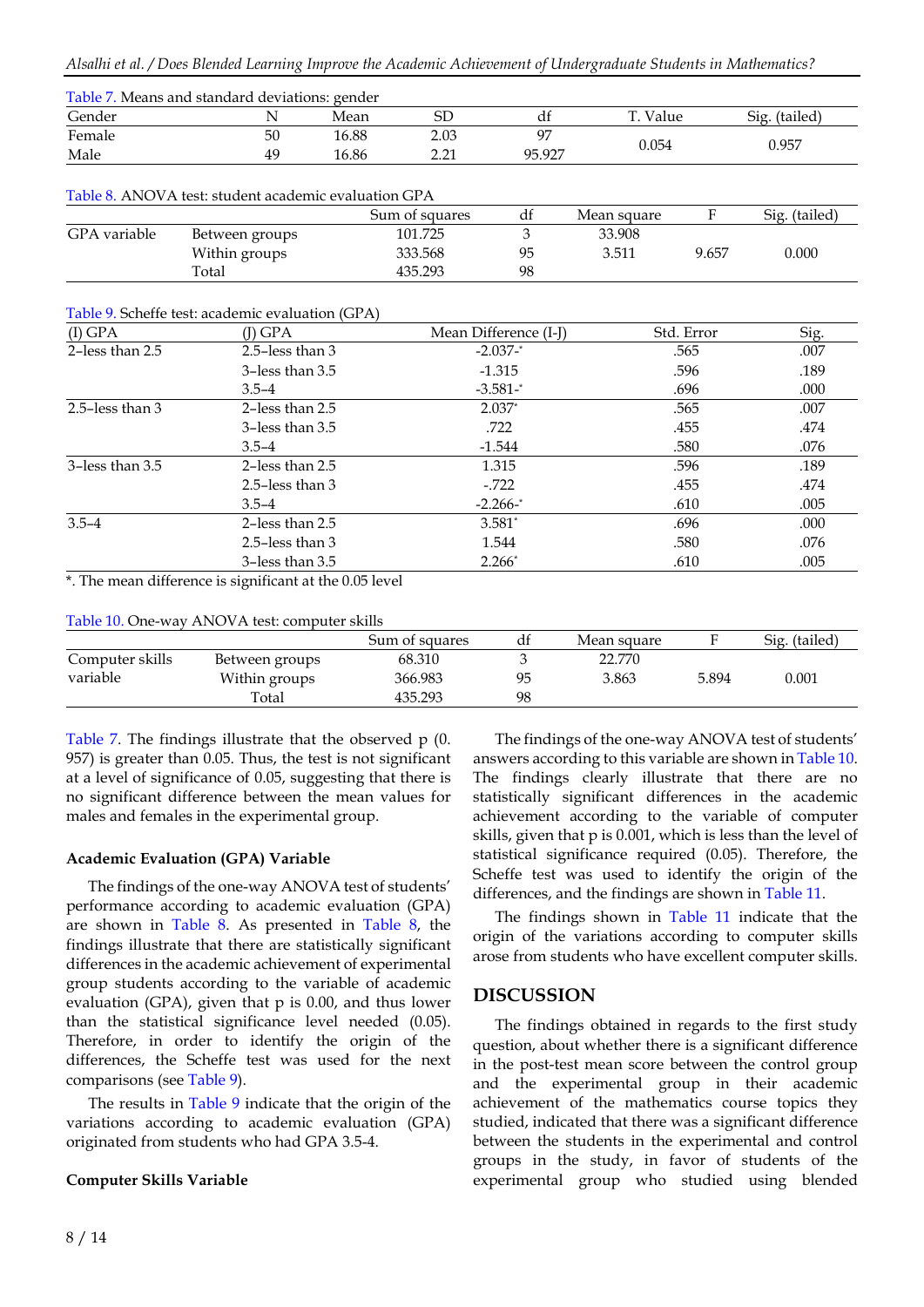| Table 11. Scheffe test: computer skills |                     |                       |            |      |
|-----------------------------------------|---------------------|-----------------------|------------|------|
| (I) Computer Skills                     | (J) Computer Skills | Mean Difference (I-J) | Std. Error | Sig. |
| Weak                                    | Moderate            | $-.829$               | .543       | .509 |
|                                         | Good                | $-179$                | .567       | .992 |
|                                         | Excellent           | $-2.524-$             | .664       | .004 |
| Moderate                                | Weak                | .829                  | .543       | .509 |
|                                         | Good                | .650                  | .498       | .638 |
|                                         | Excellent           | $-1.695$              | .607       | .056 |
| Good                                    | Weak                | .179                  | .567       | .992 |
|                                         | Moderate            | $-.650$               | .498       | .638 |
|                                         | Excellent           | $-2.345 -$ *          | .629       | .005 |
| Excellent                               | Weak                | $2.524*$              | .664       | .004 |
|                                         | Moderate            | 1.695                 | .607       | .056 |
|                                         | Good                | $2.345*$              | .629       | .005 |
|                                         |                     |                       |            |      |

 $T$  11. separately 1. Separately skills the skills of the skills of the skills of the skills of the skills of the skills of the skills of the skills of the skills of the skills of the skills of the skills of the skills of

\*. The mean difference is significant at the 0.05 level

learning. The average student score in the experimental group using blended learning was 16.87, compared to 12.74 for control group students who did not use blended learning and studied using conventional learning, as indicated in Table 5. This means that the academic achievement for the students of the experimental group who studied by using blended learning was better than that of students of the control group who studied via conventional learning. In addition, as shown in Table 6, since the obtained p-value (0.000) is less than 0.05, this implies that there are significant differences at the level of significance of 0.05, which confirms that there is a significant difference between the two groups of students in their understanding of the mathematics course topics. This indicates that using blended learning had a positive impact on the experimental group students' academic achievement through their more in-depth understanding of the mathematics course topics that they learned.

These results could be attributed to the positive features of a blended learning application in the teaching process, such as its flexibility, promotion of student efficiency, meeting of students' needs, building of engagement, and taking into account individual differences between students. Furthermore, Eryilmaz (2015) refer to the fact that, during blended learning, students can view and stop the lesson repeatedly at different times and periods, which means that students have time flexibility during their learning. Also, as Seage and Türegün (2020) pointed out, classroom activities and interaction with content and the teacher through blended learning also motivate and encourage students to think about content more deeply, which gives them a better understanding of the topics of the academic content.

In addition, the higher mean achievement of the experimental group of students compared to the control group of students may be attributed to the fact that blended learning enabled students to interact directly in the classroom through the use of new interaction

processes, such as the internet and computers, the use of multimedia, and websites related to the topics of the lesson. This explanation is confirmed in previous studies (Alsalhi, Eltahir, & Al-Qatawneh, 2019; Al-Qatawneh, Eltahir, & Alsalhi, 2020; Ameloot & Schellens, 2018; Dziuban et al., 2018; Eryilmaz, 2015; Fazal & Bryant, 2019; Graham, 2013; Kintu et al., 2017; Sahni, 2019). The results of these studies reported that blended learning provides educational experiences closer to reality, and facilitates an interactive environment that makes students more active and interactive in the educational process. Such contributions imply that blended learning provides more effective learning outcome gains by enriching today's learning environments with developing web technologies.

The results of this study are consistent with the results of previous studies that have supported the significant impact of blended learning in the improvement of the achievement of the students and indicated the significance of blended learning in increasing motivations, and positive trends for learning topics content. The results of such previous studies also indicated that blended learning made students more motivated to learn, and correlated with positive trends towards learning. For example, Ceylan and Kesici (2017) aimed to investigate the effects of blended learning on students' academic achievement in middle schools in the southwest part of Turkey. Their results revealed that the blended learning environment correlated with significant improvements in students' achievement. Fazal and Bryant (2019) explored the effects of blended learning, specifically using the station rotation model, on the math achievement of students. Their findings showed that students instructed through blended learning scored higher on the mathematics assessment than students instructed solely in a face-to-face environment. Also, Kazu and Demirkol (2014) aimed to analyze students' academic performance by comparing the blended learning environment and the traditional learning environment of biology courses. The findings showed, on the basis of the averages of the post-test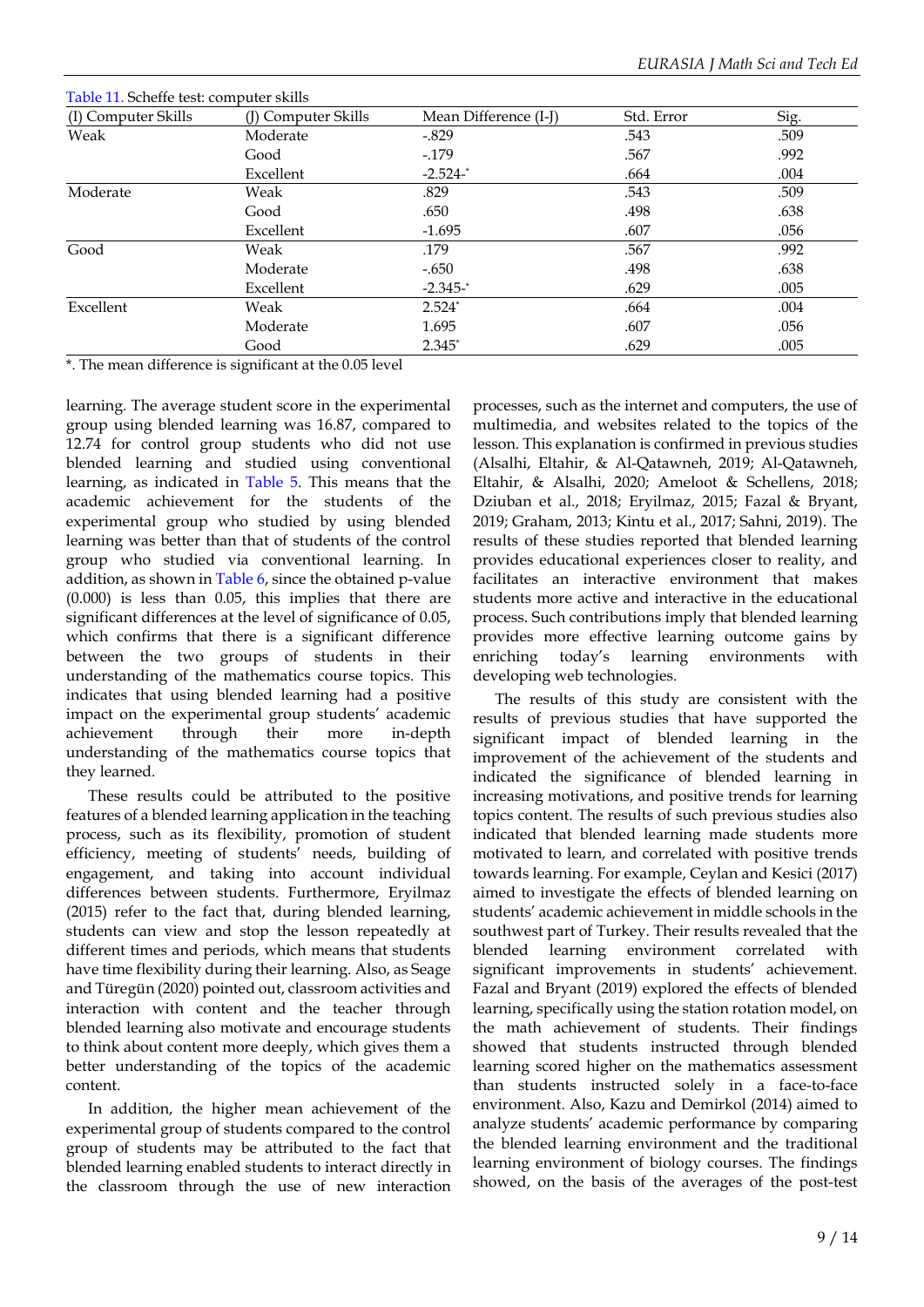grades, that the experimental, blended learning students were more successful than the control group, conventional instruction students. Likewise, Al-Madani (2015) aimed to examine the effectiveness of the blended learning approach in fourth grade students' achievement in Arabic language and the development of their creative thinking. The results revealed that, based on the average scores of the post-test, the experimental group of students was more successful than the control group of students. Seage and Türegün (2020) aimed to determine the effects of traditional science instruction and blended learning on STEM achievement of elementary school students from low socioeconomic areas. The findings revealed that the instructing method had a statistically significant effect on the linear combination of the science, technology, mathematics, and engineering scores, for the benefit of the blended learning approach. Moreover, Hinampas et al. (2018) aimed to explore the influences of blended learning pedagogy on junior high school student learning achievement and the students' attitudes toward mathematics. The findings indicated that those students exposed to blended learning improved their academic achievement from pre-test to post-test to a greater degree than those students not exposed to blended learning. The practical skills manifested by students were interpreting, communicating, designing, recording, analyzing, and questioning. Additionally, Yılmaz and Orhan (2010) aimed to measure the effectiveness of a blended learning environment at Atilim University, which was laid out on the basis of the combination of face-to-face and online environments. The findings revealed that students indicated that they learn more effectively in a blended learning environment.

The second research question explored whether the academic achievement of experimental group learners varied by gender, academic level (GPA), and computer skills. Our findings (illustrated in Tables 7-11) showed that students of the experimental group varied according to the variable of academic level (GPA), to the benefit of those students with a GPA 3.5-4, and according to computer skills, to the benefit of those students with excellent computer skills. However, there are no important variances in students' achievement based on the students' gender. This result is consistent with a study conducted by Selim (2007) that aimed to investigate the effectiveness of a blended learning environment by analyzing the relationship between student characteristics/background, design features, and learning outcomes. The findings revealed that students expressed that they learn more effectively in a blended learning environment. The results indicate that some of the student characteristics/backgrounds, such as computer skills and GPA, are significant predictors for student learning outcomes in blended learning. Moreover, Lin et al. (2017) aimed to explore the influences of blended learning pedagogy on junior high

school student learning achievement and the students' attitudes toward mathematics. The findings indicated that male students and high-ability students were more motivated in the blended learning environment. Students gave positive feedback on the use of the Moodle digital learning platform for mathematics after experiencing blended learning.

Nevertheless, the findings of the study were not consistent with some studies, such as the findings of the study conducted by Yusoff, Yusoff, and Md Noh, (2017) about the impact of blended learning on the academic achievement of students on mathematics and science courses. The results of this study indicated that the posttest scores did not indicate a significant difference between the experimental and control groups. In addition, the findings of Kwak, Menezes, and Sherwood (2015) revealed that blended learning has no effect on student achievement if learning is non-cumulative and only affects student performance on assessments associated with the blended learning materials.

However, some limitations should be acknowledged. The first of these is the inability to increase student participation in both control and experimental groups due to the fact that only 196 students were enrolled in the mathematics course. Second, the investigators used the T-test and one-way ANOVA tests to explore if academic achievement varied by gender, students' academic evaluation (GPA), and computer skills for experimental group students that learned through blended learning, but did not apply it to the control group of students, because they studied through traditional learning (non-blended learning).

## **CONCLUSION AND IMPLICATIONS**

The level of quality of education has become an essential criterion for the progress and growth of nations and societies around the world. Thus, the higher education institutions in the UAE are currently interested in developing learning strategies, techniques, and practices for the merging of information technology (IT) into processes of learning, teaching, and instruction systems. The expansion of the use of IT, e-learning, and blended learning and its models in the learning and instruction system is one of the most essential goals in higher education institutions in the UAE. This study seeks to examine the impact of using blended learning on students' achievement in the mathematics course MATH121 at Ajman University.

The findings of this research paper revealed that blended learning had a positive impact on increasing students' academic achievement in mathematics course topics. Statistical differences between the experimental and the control groups showed that the experimental group, who were taught using blended learning, achieved better results than the control group on assessments focusing on the taught content. Our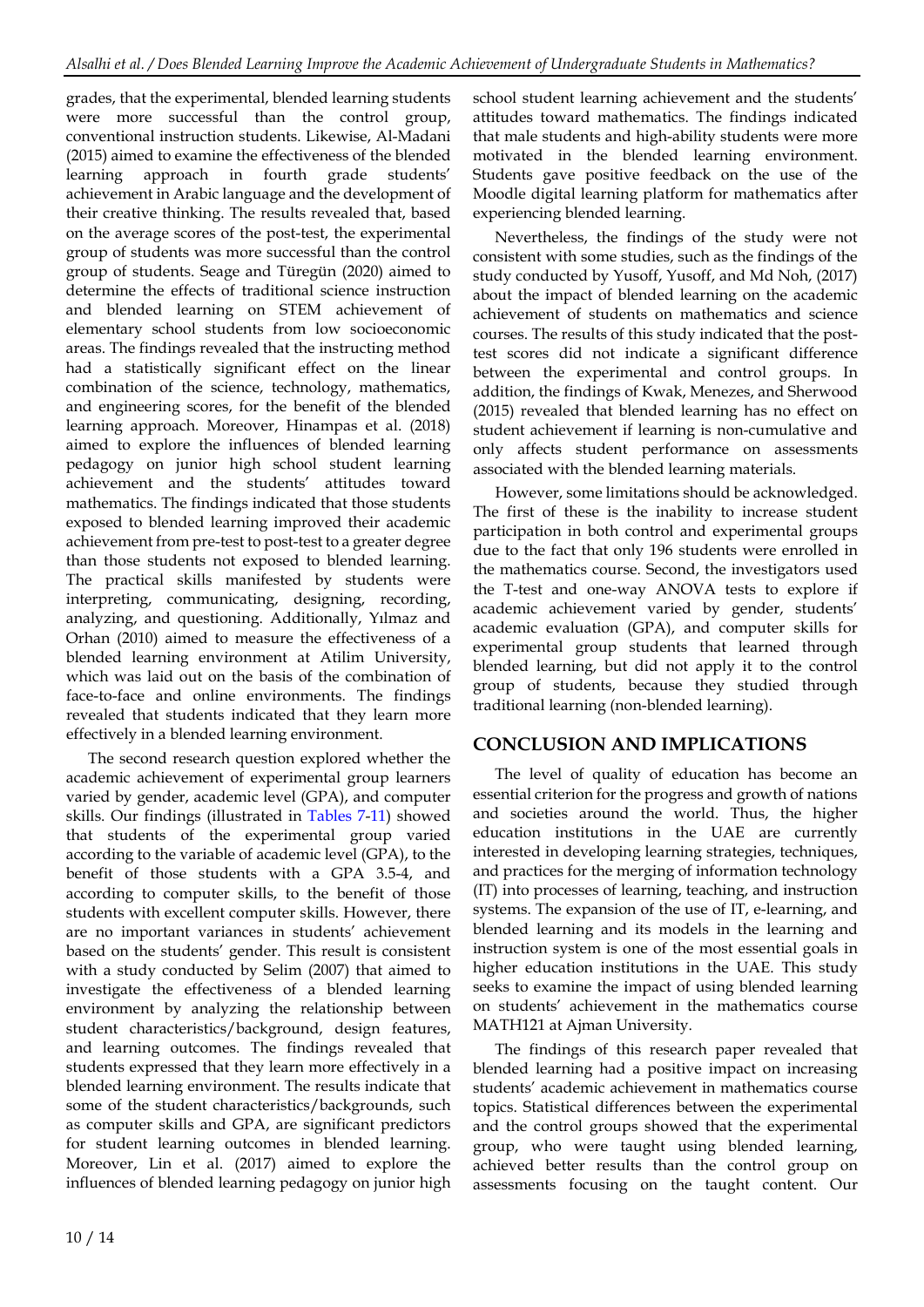findings also indicate that the students of the experimental group varied according to the variable of academic level (GPA), to the benefit of those students with GPA 3.5-4, and according to the variable computer skills, to the benefit of those students who have excellent computer skills. No important variances were found according to the variable of students' gender.

The findings of this research pose some significant educational implications for future research on the impact of blended learning on students' achievement. First, the findings of this study could provide insights to encourage the development and improvement of educational multimedia tools used in processes of blended learning. Second, the findings highlight the importance of further quasi-experimental and descriptive studies to explore the merits and challenges of implementing blended learning in higher education institutions more broadly. Third, the findings of this study suggest that using an online model through a blended learning approach can promote, motivate, engage, and involve students' active learning, and facilitate their construction of knowledge rather than simply passively taking in information. Fourth, modern studies are required that are specifically linked to effective environments in which blended learning can be used in higher education institutions, in order to improve academic achievement and motivation in the learning and instruction process. Finally, the study has shown that blended learning can provide students with the opportunity to learn independently, which broadens their learning and knowledge in the courses' content, such as increasing their knowledge of mathematics course topics beyond the knowledge they can obtain in the traditional classroom.

**Author contributions:** All authors were involved in research design, implementation of the study, data gathering, data analysis, and writing of the manuscript. All authors approve the submission of the manuscript for publication consideration. All authors read and approved the final manuscript.

Funding: This research received no specific grant from any funding agency in the public, commercial, or not-for-profit sectors. **Declaration of interest:** The authors declared that they have no competing interests.

**Acknowledgements:** The authors would like to thank Ajman University for their cooperation and the Dean of Scientific Research for his guidance and mentorship

## **REFERENCES**

Abouchedid, K. & Eid, G. M. (2004). E-learning challenges in the Arab world: revelations from case study profile. *Quality Assurance in Education, 12*(1), 15-27.

https://doi.org/10.1108/09684880410517405

Adiguzel, T., Kamit, T., & Ertas, B. (2020). Teaching and Learning Experiences with Enhanced Books in Engineering Math and Science Courses. *Contemporary Educational Technology, 11*(2), 143-158. https://doi.org/10.30935/cet. 660725

- Alammary, A., Sheard, J., & Carbone, A. (2014). Blended learning in higher education: Three different design approaches. *Australasian Journal of Educational Technology*, *30*(4), 440-454. https://doi.org/ 10.14742/ajet.693
- Al-Madani, F. (2015). The effectiveness of blended learning on students' academic achievement in Arabic language and the development of their creative thinking. *Asian Journal of Educational Research and Technology, 5*(2), 30-37. http://www.tspmt.com/july2015\_issue\_part\_1/5. Al-Madani.Saudi%20Arebia.30-37.pdf
- Almaiah, M. A., Al-Khasawneh, A., & Althunibat, A. (2020). Exploring the critical challenges and factors influencing the E-learning system usage during COVID-19 pandemic. *Education and Information Technologies*, *25*(1), 5261-5280. https://doi.org/10.1007/s10639-020-10219-y
- Al-Qatawneh, S., Eltahir, M., & Alsalhi, N. (2020). The effect of blended learning on the achievement of HDE students in the methods of teaching Arabic language course and their attitudes towards its use at Ajman University: A case study. Education and Information Technologies. 3(1), 2020. https://doi.org/10.1007/s10639-019-10046-w
- Alsalhi, N., Eltahir, M., & Al-Qatawneh, S. (2019). The effect of blended learning on the achievement of ninth grade students in science and their attitudes towards its use. *Heliyon, 5*(9), e02424. https://doi.org/10.1016/j.heliyon.2019.e02424
- Alzahrani, M. G., & O'Toole, J. M. (2017). The impact of internet experience and attitude on student preference for blended learning. *Journal of Curriculum and Teaching*, *6*(1), 65-78. https://doi.org/10.5430/jct.v6n1p65
- Ameloot, E., & Schellens, T. (2018). Student teachers' perceptions of using learning analytics in a blended learning context. *Proceedings of INTED2018* Conference, Valencia, Spain. https://doi.org/10.21125/inted.2018.0879
- Awodeyi, A. F., Akpan, E. T., & Udo, I. J. (2014). Enhancing teaching and learning of mathematics: Adoption of blended learning pedagogy in University of Uyo. *International Journal of Science and Research, 3*(11), 40-45. https://www.ijsr.net/ archive/v3i11/T0NUMTQ2Njc=.pdf
- Ayse, K. O. K. (2008). An online social constructivist tool: A secondary school experience in the developing world. *Turkish Online Journal of Distance Education*, *9*(7), 87-98. https://doi.org/10.17718/TOJDE. 17610
- Bervell, B., Nyagorme, P., & Arkorful, V. (2020). LMS-Enabled Blended Learning Use Intentions among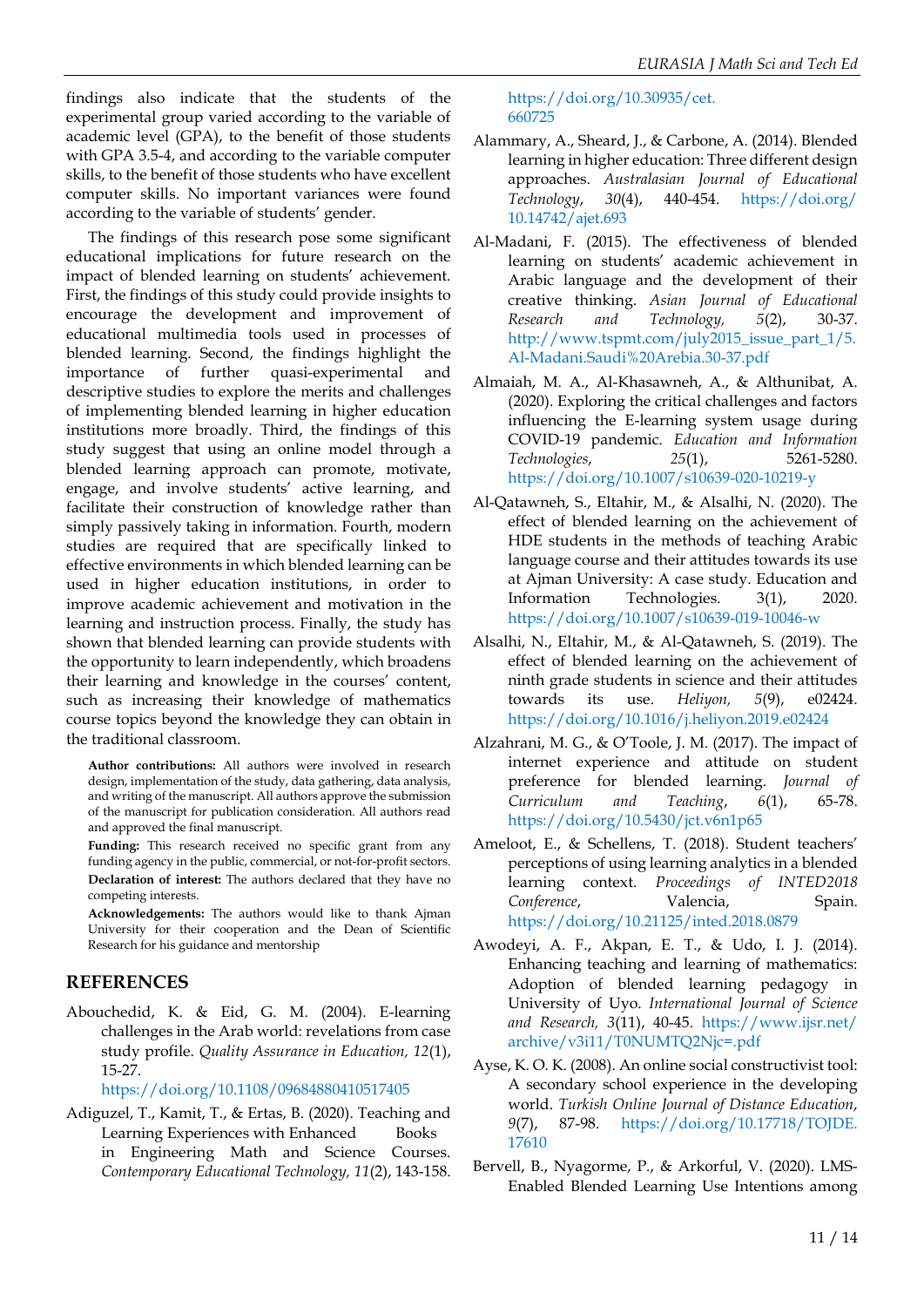Distance Education Tutors: Examining the Mediation Role of Attitude Based on Technology-Related Stimulus-Response Theoretical Framework. *Contemporary Educational Technology, 12*(2), ep273. https://doi.org/10.30935/cedtech/ 8317

- Birlik, S. (2015). Taxonomy of the cognitive domain: An example of architectural education program. *Procedia - Social and Behavioral Sciences, 174*(4), 3272- 3277. https://doi.org/10.1016/j.sbspro.2015.01.993
- Brady, A. (2005). Assessment of learning with multiplechoice questions. *Nurse Education in Practice, 5*(4), 238-242.

https://doi.org/10.1016/j.nepr.2004.12.005

- Bunatovich, U., & Khidayevich, D. (2020). The importance of modern innovative teaching methods in the higher education system of Uzbekistan. *Journal of Critical Reviews*, *7*(7), 1064- 1067. https://doi.org/10.31838/jcr.07.07.194
- Ceylan, V., & A. E. Kesici. (2017). Effect of blended learning to academic achievement. *Journal of Human Sciences, 14*(1), 309-319. https://doi.org/10.14687/ jhs.v14i1.4141
- Crawford, R., & Jenkins, L. (2017). Blended learning and team teaching: Adapting pedagogy in response to the changing digital tertiary environment. *Australasian Journal of Educational Technology,* 33(2), 51-72. https://doi.org/10.14742/ajet.2924
- David, M. (2016). Situational leadership theory as a foundation for a blended learning framework. *Journal of Education and Practice*, *7*(1), 25-30. https://files.eric.ed.gov/fulltext/EJ1099593.pdf
- Davis, M. H. (2003). Outcome based education. *Journal of Veterinary Medical Education, 30*(3), 227-232. https://doi.org/10.3138/jvme.30.3.258
- Devlin, M. & Samarawickrema, G. (2010). The criteria of effective teaching in a changing higher education context. *Higher Education Research & Development*, *29*(2), 111-124. https://doi.org/10.1080/072943609 03244398
- Dziuban, C., Graham, C. R., Moskal, P. D., Norberg, A., & Sicilia, N. (2018). Blended learning: the new normal and emerging technologies. *International Journal of Educational Technology in Higher Education*, *15*(3), Article 3. https://doi.org/10.1186/s41239- 017-0087-5
- Elfaki, N., Abdulraheem, I., & Abdulrahim, R. (2019). Impact of e-learning vs traditional learning on student's performance and attitude. *International Journal of Medical Research and Health Sciences*, 8(10), 76-82. https://www.semanticscholar.org/paper/ Impact-of-E-Learning-vs-Traditional-Learning-onand-Elfaki-Abdulraheem/b1252c64fc2518731b2434 fae8f5b0540a8a8a21
- ElSayary, A. (2021). Using a Reflective Practice Model to Teach STEM Education in a Blended Learning Environment. *Eurasia Journal of Mathematics, Science and Technology Education, 17*(2), em1942. https://doi.org/10.29333/ejmste/9699
- Epstein, R. M. (2007). Assessment in medical education. *New England Journal of Medicine, 356*(4), 387-396. https://doi.org/10.1056/NEJMra054784
- Eryilmaz, M. (2015). The Effectiveness of blended learning environments. *Contemporary Issues in Education Research, 8*(4), 251-256. https://doi.org/10.19030/cier.v8i4.9433
- Fazal, M., & Bryant, M. (2019). Blended learning in middle school math: The question of effectiveness. *Journal of Online Learning Research, 5*(1), 49-64. https://eric.ed.gov/?id=EJ1208816
- Fitzsimons, M. (2014). Engaging students' learning through active learning. *Irish Journal of Academic Practice, 3*(1), 1-26. https://doi.org/10.21427/ D7842T
- Francis, R. & Shannon, S. J. (2013). Engaging with blended learning to improve students' learning outcomes. *European Journal of Engineering Education, 38*(4), 359-369. https://doi.org/10.1080/03043797. 2013.766679
- Graham, C. R. (2013). Emerging practice and research in blended learning. In M. G. Moore (Ed.), *Handbook of distance education* (3rd ed., pp. 333-350). Routledge.
- Hinampas, R., Murillo, C., Tan, D., & Layosa, R. (2018). Blended learning approach: Effect on students' academic achievement and practical skills in science laboratories. *International Journal of Scientific and Technology Research, 7*(11), 63-69. https://www.researchgate.net/publication/32903 2833\_Blended\_Learning\_Approach\_Effect\_On\_Stu dents'\_Academic\_Achievement\_And\_Practical\_Sk ills\_In\_Science\_Laboratories
- Huang, H. (2002). Toward constructivism for adult learners in online learning environments. *British Journal of Educational Technology*, *33*(1), 27-38. https://doi.org/10.1111/1467-8535.00236
- Kazu, I., & Demirkol, M., (2014). Effect of blended learning environment on high school students' academic achievement. *Turkish Online J. Educ. Technol*, *13*(1), 78-87. https://eric.ed.gov/ ?id=EJ1018177
- Kemp, L. (2013). Introducing blended learning: An experience of uncertainty for students in the United Arab Emirates. *Research in Learning Technology, 21*(1), Article 18461. https://doi.org/10.3402/ rlt.v21i0.18461
- Kintu, M. J., Zhu, C., & Kagambe, E. (2017). Blended learning effectiveness: The relationship between student characteristics, design features and outcomes. *International Journal of Educational*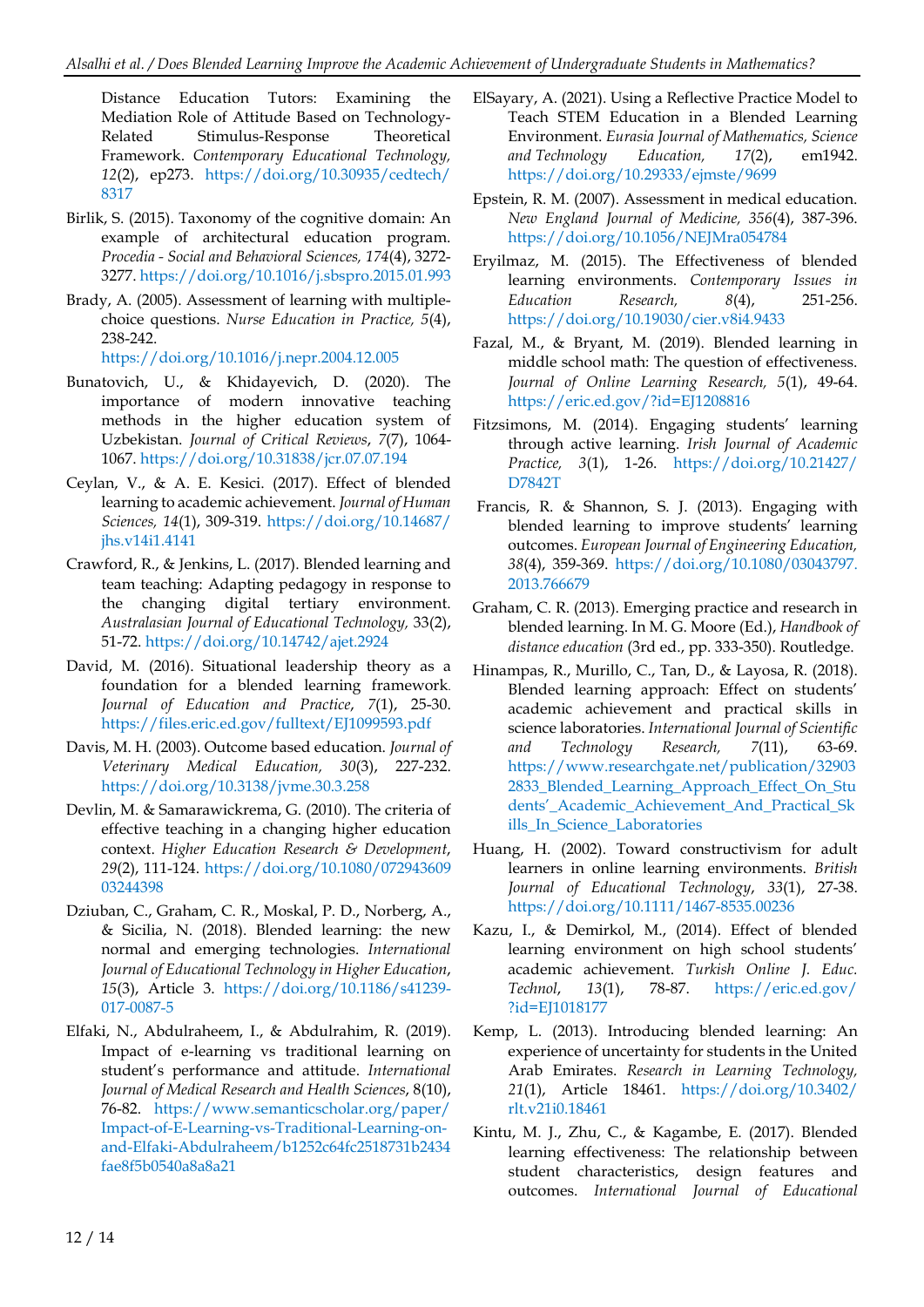*Technology in Higher Education*, *14*(7), 1-20. https://doi.org/10.1186/s41239-017-0043-4

- Klimova, B. (2017, September). Evaluation of the blended learning approach in the course of business English: A case study. In *International Symposium on Emerging Technologies for Education* (pp. 326-335). Springer, Cham. https://doi.org/10.1007/978-3- 319-71084-6\_37
- Kwak, D., Menezes, F., & Sherwood, C. (2015). Assessing the impact of blended learning on student performance. *Economic Record, 19*(292), 91-106. https://doi.org/10.1111/1475-4932.12155
- Lin, Y., Tseng, C., & Chiang, P. (2017). The effect of blended learning in mathematics course. *Eurasia Journal of Mathematics, Science and Technology Education*, *13*(3), 741-770. https://doi.org/10.12973 /eurasia.2017.00641a
- Malik, R. (2018). Educational challenges in 21st century and sustainable development. *Journal of Sustainable Development Education and Research*, *2*(1), 9-20. https://doi.org/10.17509/jsder.v2i1.12266
- Manguire, K. (2005). *Professional development in blended elearning environment for middle school mathematics teachers* (M.A. dissertation). University of Toronto, Canada.
- Marina, D., & Tatjana, G. (2020). Teachers' assessment of active learning in teaching Nature and Society. *Economic Research-Ekonomska Istraživanja, 33*(1), 1265-1279.

https://doi.org/10.1080/1331677X.2020.1728563

- Meyer, M., & Norman, D. (2020). Changing design education for the 21st century. *The Journal of Design, Economics, and Innovation, 6*(1), 13-49. https://doi.org/10.1016/j.sheji.2019.12.002
- Mondal, G., Majumder, P., & Mandal, M. (2019). Effect of blended learning strategy for secondary school science students. *International Journal of Research and Analytical Reviews, 6*(1), 381-387. http://ijrar.com/ upload\_issue/ijrar\_issue\_20542795.pdf
- Moskal, P., Dziuban, C., & Hartman, J. 2012. Blended learning: A dangerous idea? *The Internet and Higher Education*, *18*(1), 15-23. https://doi.org/10.1016/j.iheduc.2012.12.001
- Mula, J. (2015). *Effects of e-blended instruction on grade 10 students' performance and attitude towards geometry* (M.A. dissertation). Trece Martires City National High School.
- Oweis, T. (2018). Effects of using a blended learning method on students' achievement and motivation to learn English in Jordan: A pilot case study. *Education Research International*, *2018*(91), Article 7425924. https://doi.org/10.1155/2018/7425924
- Pechenkina, E., Scardamaglia, A., & Gregory, J. (2018). "It's the Combination That Works": Evaluating Student Experiences with a Multi-element Blended

Design in First-year Law. *Contemporary Educational Technology, 9*(4), 405-422. https://doi.org/10.30935 /cet.471019

- Power, M. (2008). The emergence of a blended online learning environment. *MERLOT Journal of Online Learning and Teaching*, *4*(4), 503-5014. https://jolt.merlot.org/vol4no4/power\_1208.pdf
- Rahman, M. M., Singh, M. K. M., & Pandian, A. (2018). Exploring ESL teacher beliefs and classroom practices of CLT: A case study. *International Journal of Instruction, 11*(1), 295-310. https://doi.org/ 10.12973/iji.2018.11121a
- Rocher, A. (2018). Active learning strategies and academic self-efficacy relate to both attentional control and attitudes towards plagiarism. *Active Learning in Higher Education*, *21*(3), 203-216. https://doi.org/10.1177/1469787418765515
- Rooney, J. E. (2003). Blending learning opportunities to enhance educational programming and meetings. *Association Management*, *55*(5), 26-32. https://www. scirp.org/(S(i43dyn45teexjx455qlt3d2q))/reference /ReferencesPapers.aspx?ReferenceID=2143743
- Sahni, J. (2019). Does blended learning enhance student engagement? Evidence from higher education. *Journal of e-Learning and Higher Education, 2019*(2019), Article 121518. https://doi.org/10.5171 /2019.121518
- Sarıtepeci, M. & Çakır, H. (2015). The effect of blended learning environments on students' academic achievement and student engagement: A study on social studies course. *Education and Science*, *40*(177), 203-216. https://doi.org/10.15390/EB.2015.2592
- Seage, S. J., & Türegün, M. (2020). The effects of blended learning on STEM achievement of elementary school students. *International Journal of Research in Education and Science (IJRES), 6*(1), 133-140. https://doi.org/10.46328/ijres.v6i1.728
- Selim, H. M. (2007). Critical success factors for e-learning acceptance: Confirmatory factor models. *Computers & Education, 49*(2), 396-413. https://doi.org/ 10.1016/j.compedu.2005.09.004
- Shaaruddin, J., & Mohamad, M. (2017). Identifying the effectiveness of active learning strategies and benefits in curriculum and pedagogy course for undergraduate TESL students. *Creative Education, 8*(14), 2312-2324. https://doi.org/10.4236/ce.2017. 814158
- Shang, F., & Liu, C.-Y. (2018). Blended learning in medical physiology improves nursing students' study efficiency. *Advances in Physiology Education, 42*(4), 711-717. https://doi.org/10.1152/advan. 00021.2018
- Sicilia, N. (2018). Blended learning: the new normal and emerging technologies. *International Journal of Educational Technology in Higher Education, 15*,